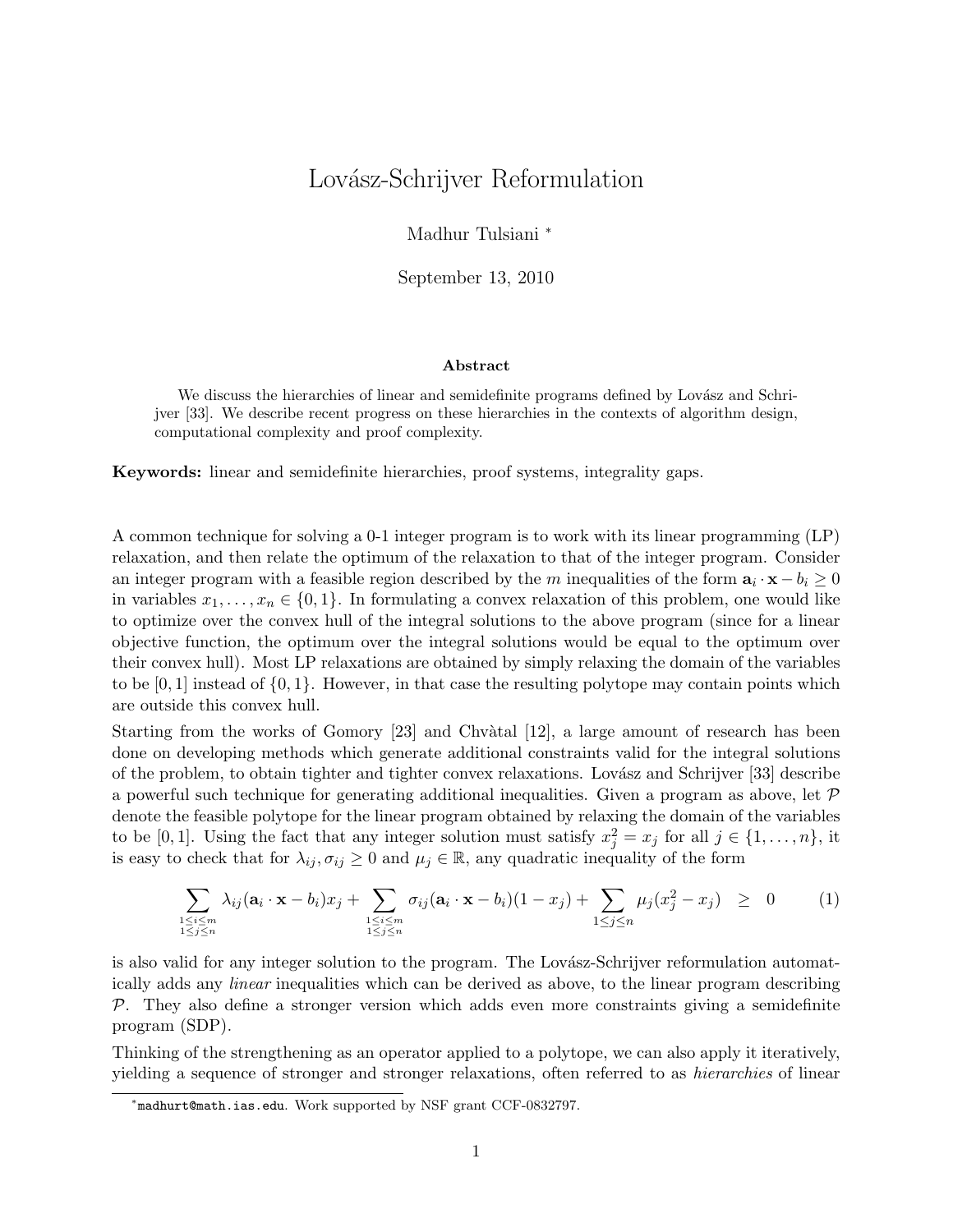and semidefinite programs. We describe two such hierarchies defined by Lovász and Schrijver, known as the LS (linear) and  $LS_+$  (semidefinite) hierarchies. These hierarchies have been studied in different contexts such as algorithmic analysis, computational complexity and proof complexity; and somewhat different ways of looking at them were considered in each of these. The rest of this section is devoted to describing some of these viewpoints.

### 1 Description of the hierarchies

To describe these hierarchies it will be more convenient to work with *convex cones* rather than arbitrary convex subsets of  $[0,1]^n$ . Recall that a *cone* is a subset K of  $\mathbb{R}^d$  such that if  $\mathbf{x}, \mathbf{y} \in K$  and  $\alpha, \beta \geq 0$  then  $\alpha \mathbf{x} + \beta \mathbf{y} \in K$ . If we are interested in a convex set  $\mathcal{P} \subseteq [0,1]^n$  (which might be the feasible region of our starting convex relaxation), we first convert it into a cone in  $\mathbb{R}^{n+1}$ . We define

cone
$$
(\mathcal{P}) = {\mathbf{y} = (\lambda, \lambda x_1, ..., \lambda x_n) | \lambda \geq 0, (x_1, ..., x_n) \in \mathcal{P}}
$$
.

It is easy to check that all the quadratic constraints of the form described in (1) would follow if we could impose constraints of the form  $x_j^2 = x_j$  for each  $j \in \{1, ..., n\}$ . However, this constraint is neither linear nor convex. We thus impose linear constraints implied by this, by introducing auxiliary variables  $Y_{i,j}$  which are supposed to be equal to the product  $x_ix_j$  when  $\mathbf{y} = (1, x_1, \ldots, x_n)$ . We require that  $Y_{i,i} = y_i$ . Also, if  $Y_i$  denotes the *i*th row of the matrix Y, then it must be true that  $(Y_i/y_i)_{1...n} \in \mathcal{P}$  when  $y_i \neq 0$ , where by  $(Y_i/y_i)_{1...n}$  we denote the vector consisting of the last n coordinates of  $(Y_i/y_i)$ . This is equivalent to saying that  $Y_i \in \text{cone}(\mathcal{P})$ . Similarly,  $y_i \neq y_0$  must imply  $((Y_0 - Y_i)/(y_0 - y_i))_{1...n} \in \mathcal{P}$  and hence  $Y_0 - Y_i \in \text{cone}(\mathcal{P})$ . Lovász and Schrijver use this to define two operators N and  $N_+$ , such that for a starting cone  $K, N_+(K) \subseteq N(K) \subseteq K$ .

**Definition 1.1** For a cone  $K \subseteq \mathbb{R}^{n+1}$  we define the set  $N(K)$  (also a cone in  $\mathbb{R}^{n+1}$ ) as follows: a vector  $\mathbf{y} = (y_0, \dots, y_n) \in \mathbb{R}^{n+1}$  is in  $N(K)$  iff there is a matrix  $Y \in \mathbb{R}^{(n+1)\times(n+1)}$  such that

- 1. Y is symmetric.
- 2. For every  $i \in \{0, 1, \ldots, n\}$ ,  $Y_{0,i} = Y_{i,i} = y_i$ .
- 3. Each row  $Y_i$  is an element of  $K$ .
- 4. Each vector  $Y_0 Y_i$  is an element of K.

In such a case, Y is called the protection matrix of  $\bf{v}$ . If, in addition, Y is positive semidefinite, then  $y \in N_+(K)$ . We define  $N^0(K)$  and  $N^0_+(K)$  as K, and  $N^t(K)$  (respectively,  $N^t_+(K)$ ) as  $N(N^{t-1}(K))$  (respectively,  $N_+(N^{t-1}_+(K))$ ).

**Remark 1.2** Lovász and Schrijver also define a third operator which they denote by  $N_0$  which is weaker than the ones described here. It is defined in a manner similar to the N and  $N_{+}$  operators, except that the protection matrix  $Y$  is not required to be symmetric. However, we shall not discuss here.

If  $\mathbf{y} = (\lambda, \lambda x_1, \dots, \lambda x_n) \in \mathbb{R}^{n+1}$  for  $x_1, \dots, x_n \in \{0, 1\}$ , then we can set  $Y_{i,j} = \lambda \cdot x_i x_j$ . Such a matrix Y is clearly positive semidefinite, and it satisfies  $Y_{i,i} = \lambda x_i^2 = \lambda x_i = y_i$ . Also  $Y_i = x_i \cdot y$  and  $Y_0 - Y_i = (1 - x_i) \cdot \mathbf{y}$ . Hence they lie in the same cone as  $\mathbf{y}$ .

In the case when  $P \in \mathbb{R}^n$  is a polytope defined by linear constraints and cone  $(P)$  is the corresponding cone, we will often use the notation  $N^t(\mathcal{P})$  and  $N^t_+(\mathcal{P})$  to denote  $N^t(\text{cone}(\mathcal{P})) \cap \{y_0 = 1\}$  and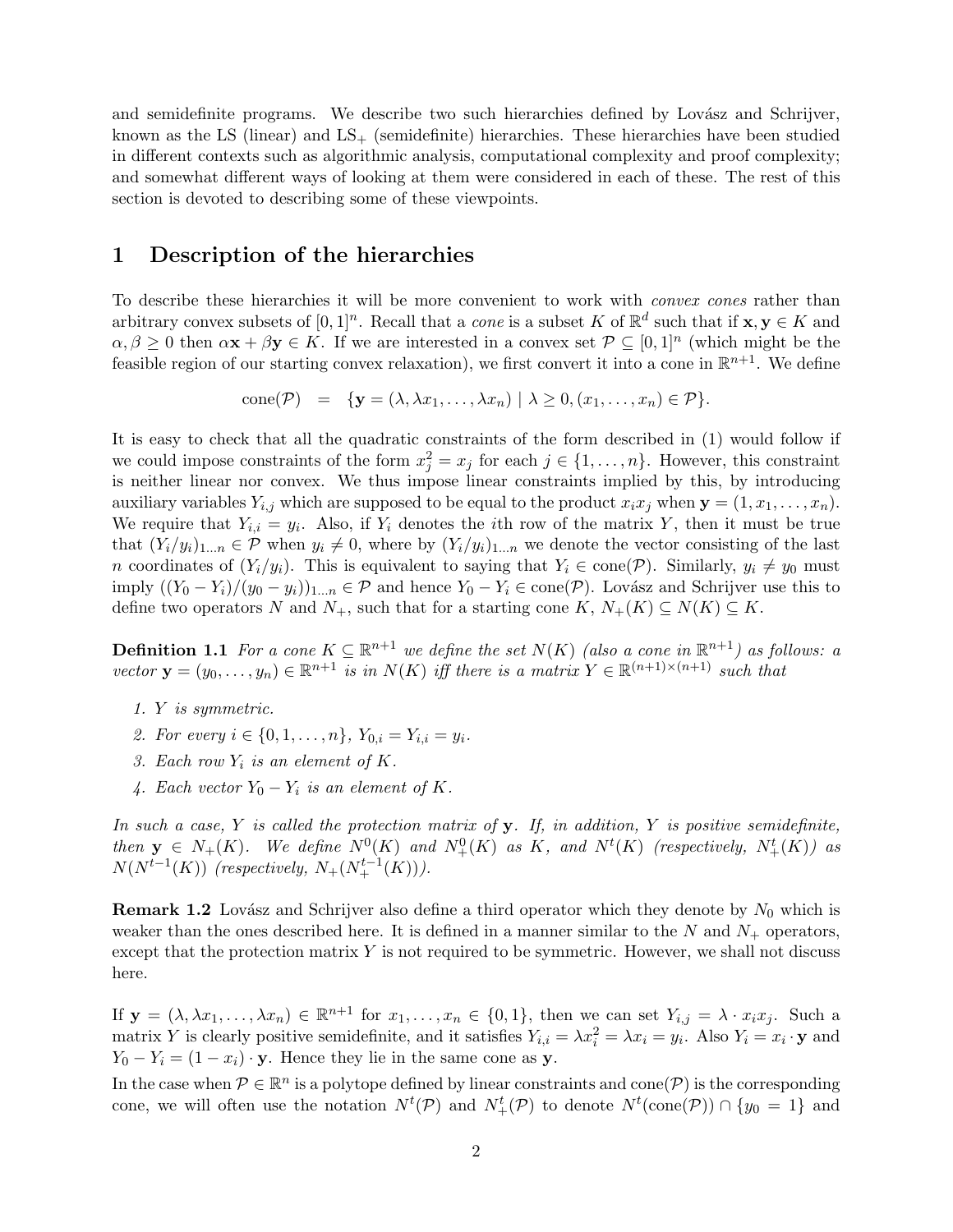$N^t_+(\text{cone}(\mathcal{P})) \cap \{y_0 = 1\}$  respectively. The following claim characterizes  $N(\mathcal{P})$  and  $N_+(\mathcal{P})$  in terms of the additional inequalities imposed by the reformulation.

**Claim 1.3** Let  $\mathcal{P} \in \mathbb{R}^n$  be a polytope defined by the constraints  $\mathbf{a}_i \cdot \mathbf{x} - b_i \geq 0$  for  $i \in \{1, ..., m\}$ . Then for a vector  $\mathbf{x} \in \mathbb{R}^n$ ,

1.  $x \in N(\mathcal{P})$  iff it satisfies all linear equalities  $c \cdot x - d \geq 0$  which can be derived as

$$
\mathbf{c} \cdot \mathbf{x} - d = \sum_{\substack{1 \leq i \leq m \\ 1 \leq j \leq n}} \lambda_{ij} (\mathbf{a}_i \cdot \mathbf{x} - b_i) x_j + \sum_{\substack{1 \leq i \leq m \\ 1 \leq j \leq n}} \sigma_{ij} (\mathbf{a}_i \cdot \mathbf{x} - b_i) (1 - x_j) + \sum_{1 \leq j \leq n} \mu_j (x_j^2 - x_j)
$$

for  $\lambda_{ij}, \sigma_{ij} \geq 0$  and  $\mu_j \in \mathbb{R}$ .

2.  $x \in N_+(\mathcal{P})$  iff it satisfies all linear equalities  $c \cdot x - d \geq 0$  which can be derived as

$$
\mathbf{c} \cdot \mathbf{x} - d = \sum_{\substack{1 \le i \le m \\ 1 \le j \le n}} \lambda_{ij} (\mathbf{a}_i \cdot \mathbf{x} - b_i) x_j + \sum_{\substack{1 \le i \le m \\ 1 \le j \le n}} \sigma_{ij} (\mathbf{a}_i \cdot \mathbf{x} - b_i) (1 - x_j) + \sum_{1 \le j \le n} \mu_j (x_j^2 - x_j)
$$
  
+ 
$$
\sum_k (\mathbf{g}_k \cdot \mathbf{x} - h_k)^2
$$

for  $\lambda_{ij}, \sigma_{ij} \geq 0$ ,  $\mu_j, h_k \in \mathbb{R}$  and  $\mathbf{g}_k \in \mathbb{R}^n$ .

The characterization in terms of the inequalities is particularly useful when reasoning about these hierarchies as proof systems for (say) proving that a certain integer program has no integral solutions. The rules for deriving the inequalities characterizing  $N(\mathcal{P})$  from those characterizing  $\mathcal{P}$ can then be thought of as the derivation rules of this proof system. One is then interested in the smallest t such that  $N^t(\mathcal{P})$  is empty (called the *rank* of the proof system) and in the minimum number of inequalities needed (called the *size* of the proof) to derive a convex system of inequalities that has no feasible solution. We discuss two different ways of viewing Definition 1.1 below.

#### 1.1 The prover-adversary game

It is sometimes convenient to think of the LS and  $LS<sub>+</sub>$  hierarchies in terms of a game between two parties called a prover and an adversary. This formulation was first used by Buresh-Oppenheim et al.  $[9]$  who used it to prove lower bounds on the  $LS_+$  procedure as a proof system. For example, the following is a formulation that is convenient to use for proving that a certain vector belongs to  $N_{+}^{t}(K)$  for a cone  $K \subseteq \mathbb{R}^{n+1}$ . The formulation remains the same for talking about  $N(K)$ , except that we omit the positive semidefinite-ness constraint in the matrix below.

A prover is an algorithm that, on an input vector  $(y_0, \ldots, y_n)$ , either fails or outputs a matrix  $Y \in \mathbb{R}^{(n+1)\times(n+1)}$  and a set of vectors  $O \subseteq \mathbb{R}^{n+1}$  such that

1. Y is symmetric and positive semidefinite.

2. 
$$
Y_{i,i} = Y_{0,i} = y_i
$$
.

- 3. Each vector  $Y_i$  and  $Y_0 Y_i$  is a non-negative linear combination of vectors of O.
- 4. Each element of  $O$  is in  $K$ .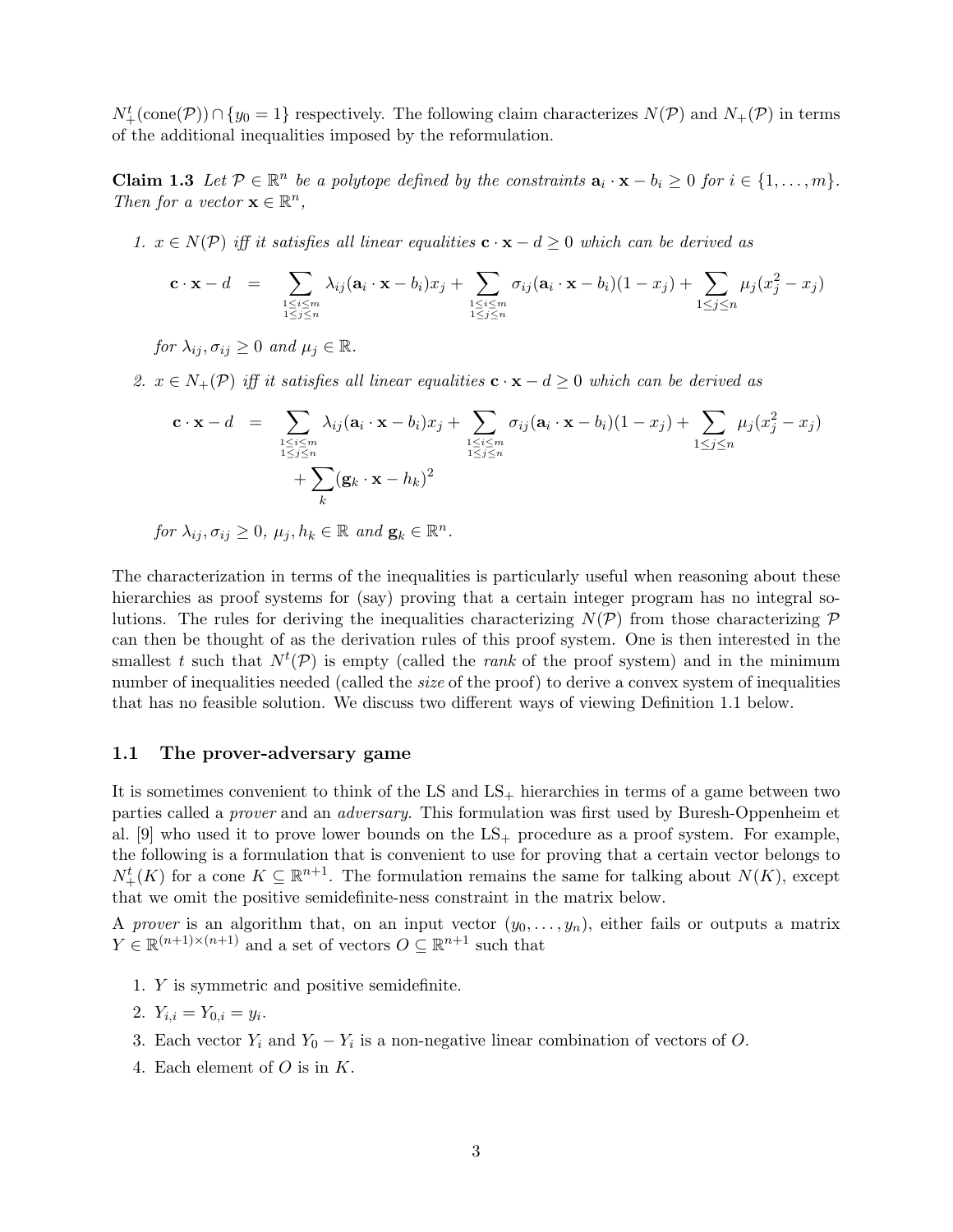Consider now the following game played by a prover against another party called the *adversary*. We start from a vector  $y = (y_0, \ldots, y_n)$ , and the prover, on input y, outputs Y and O as before. Then the adversary chooses a vector  $z \in O$ , and the prover, on input z, outputs a matrix Y' and a set  $O'$ , and so on. The adversary wins when the prover fails to output a matrix and vectors with the required properties.

**Lemma 1.4** Suppose that there is a prover such that, starting from a vector  $y \in K$ , every adversary strategy requires at least  $t+1$  moves to win. Then  $y \in N^t(K)$ .

**Proof:** We proceed by induction on t, with  $t = 0$  being the simple base case. Suppose that, for every adversary, it takes at least  $t+1$  moves to win, and let Y and O be the output of the prover on input y. Then, for every element  $z \in O$ , and every prover strategy, it takes at least t moves to win starting from z. By the inductive hypothesis, each element of O is in  $N_{+}^{t-1}(K)$ , and since  $N_{\pm}^{t-1}(K)$  is closed under non-negative linear combinations, the vectors  $Y_i$  and  $Y_0 - Y_i$  are all in  $N_{+}^{t-1}(K)$ , and so Y is a protection matrix that shows that y is in  $N_{+}^{t}(K)$ .

While the framework is simply a restatement of the conditions defining  $N(K)$  and  $N_{+}(K)$ , it turns out to be surprisingly convenient to think of many arguments in terms of strategies for this game. Also, note that we added the set  $O$  in the description of the conditions. In many proofs, it is convenient to think of  $O$  as a set of vectors satisfying some structural invariant. Often it may be easier to exhibit matrices Y for vectors satisfying some invariants, than for arbitrary vectors in  $K$ .

### 1.2 The view in terms of local probability distributions

Yet another view of the conditions which has been useful in reasoning about optimization problems is the interpretation of solutions as "locally conditioned probability distributions". Let  $\mathbf{x} \in \mathcal{P}$  be expressible as  $\mathbf{x} = \sum_i \lambda_i \mathbf{z}^{(i)}$  where  $\sum_i \lambda_i = 1$  and  $\forall i$ .  $\mathbf{z}^{(i)} \in \mathcal{P} \cap \{0, 1\}^n$ ,  $\lambda_i \geq 0$ . Then, we can consider a random variable **z** which takes value  $\mathbf{z}^{(i)}$  with probability  $\lambda_i$ . For  $j \in \{1, ..., n\}$ , the numbers  $x_j$  then are equal to  $P[z_j = 1]$  i.e. the marginals of this distribution.

To prove that  $\mathbf{x} \in \mathcal{P}$ , we then require a matrix  $Y \in \mathbb{R}^{n+1}$  which satisfies the conditions stated in section 1.1. For each  $\mathbf{z}^{(i)}$  such a matrix  $Y^{(i)}$  can be given as  $Y^{(i)} = (1, \mathbf{z}^{(i)})(1, \mathbf{z}^{(i)})^T$  where  $(1, \mathbf{z}^{(i)}) \in \mathbb{R}^{n+1}$ . The matrix Y for **x** can then be exhibited as  $Y = \sum_i \lambda_i Y^{(i)}$ , where each entry  $Y_{ij} = \mathbf{P}[(z_i = 1) \wedge (z_j = 1)].$  Arguing that the vector  $Y_i \in \text{cone}(\mathcal{P})$  is then equivalent to arguing that the vector  $\mathbf{x}^{(i,1)} \in \mathbb{R}^n$  with

$$
x_j^{(i,1)} = Y_{ij}/x_i = \mathbf{P}[z_j = 1 \mid z_i = 1]
$$

is in P. Similarly,  $Y_0 - Y_i \in \text{cone}(\mathcal{P})$  is equivalent to proving that the vector  $\mathbf{x}^{(i,0)}$  with coordinates  $x_j^{(i,0)} = (Y_{0j} - Y_{ij})/(1 - x_i) = \mathbf{P}[z_j = 1 | z_i = 0], \text{ is in } \mathcal{P}.$ 

Thus, the conditions for membership in  $N(\mathcal{P})$  and  $N_+(\mathcal{P})$  can be thought of as conditions for checking that a vector **x** indeed represents the marginals of a distribution over  $\mathcal{P} \cap \{0,1\}^n$ . The test is the existence of conditional distributions, conditioned on each coordinate i being either 0 or 1. Similarly, exhibiting membership in  $N^t(\mathcal{P})$  then corresponds to exhibiting distributions after conditioning on any t variables instead of just one.

Combining this with the prover-adversary framework, we can think that at each step, the adversary conditions a particular variable to be 0 or 1. The task of the prover is then to provide a matrix corresponding to the conditional distribution. We must emphasize that this is not an exact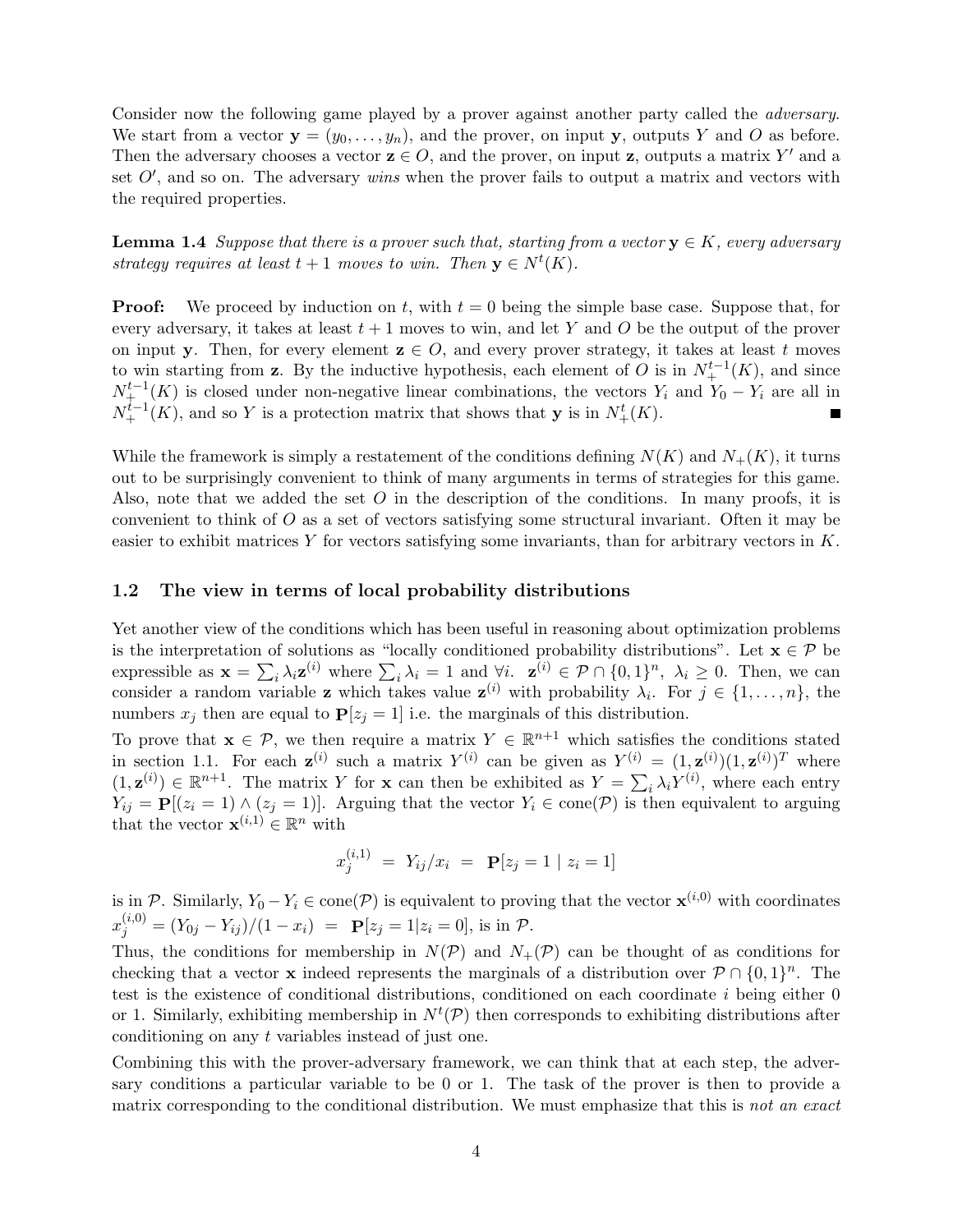characterization of the hierarchies, but this intuition has been quite useful in arguing about their performance on optimization problems, as discussed in Section 3.

### 1.3 Relation to Sherali-Adams and Lasserre hierarchies

Hierarchies of relaxations similar to the ones by Lovász and Schrijver were also defined by Sherali and Adams [39] and Lasserre [29]. For a starting linear program with feasible region  $P$ , let  $SA<sup>t</sup>(P)$ and  $Las<sup>t</sup>(P)$  denote the feasible regions of the relaxations obtained at the tth level of these hierarchies. The set  $SA^t(\mathcal{P})$  can be described as the projection of the feasible region of a linear program in  $n^{O(t)}$  variables, while  $Las<sup>t</sup>(P)$  is the projection of the feasible set for a semidefinite program in  $n^{O(t)}$  dimensions.

It is also known that  $SA^t(\mathcal{P}) \subseteq N^t(\mathcal{P})$  and  $Las^t(\mathcal{P}) \subseteq N^t_+(\mathcal{P})$  and thus the Sherali-Adams and Lasserre hierarchies provide tighter relaxations, respectively, than the LS and  $LS_{+}$  hierarchies. Figure 1 shows the relationships between these different hierarchies, with an arrow  $A \rightarrow B$  indicating that  $A \supseteq B$  and thus B is tighter than A. A more detailed comparison can be found in the excellent survey by Laurent [30].



Figure 1: A comparison of the hierarchies

### 2 Algorithmic aspects and applications

We first note that if K is defined by a linear program with m constraints in the  $n + 1$  variables  $y_0, \ldots, y_n$ , then  $N(K)$  is defined by a linear program with  $O(mn)$  constraints in the  $O(n^2)$  variables corresponding to the entries of the matrix Y. Similarly,  $N_{+}(K)$  is defined by a semidefinite program in Y with  $O(mn)$  constraints. More generally, Lovàsz and Schrijver show the following.

**Theorem 2.1** Given a weak separation oracle for the cone K, the weak separation problem for  $N(K)$  and  $N_{+}(K)$  can be solved in polynomial time.

Hence, whenever it is possible to easily optimize over the cone  $K$ , one can also optimize over the cone  $N(K)$  (or  $N_{+}(K)$ ) with a polynomial overhead. Using the above, it is also easy to deduce that weak separation oracles for  $N^t(K)$  and  $N^t_+(K)$  can be implemented in time  $n^{O(t)}$ , given one for K running in polynomial time. For a convex region  $P \subseteq \mathbb{R}^n$ , let  $K_I \subseteq \mathbb{R}^{n+1}$  denote the cone generated by the integral vectors  $\{(1, \mathbf{x}) \mid \mathbf{x} \in \mathcal{P} \cap \{0,1\}^n\}$  and let  $K = \text{cone}(\mathcal{P})$ . Then it is known that *n* applications of  $N(\cdot)$  are sufficient to converge to  $K_I$ .

**Theorem 2.2**  $N^n(K) = N^n_+(K) = K_I$ .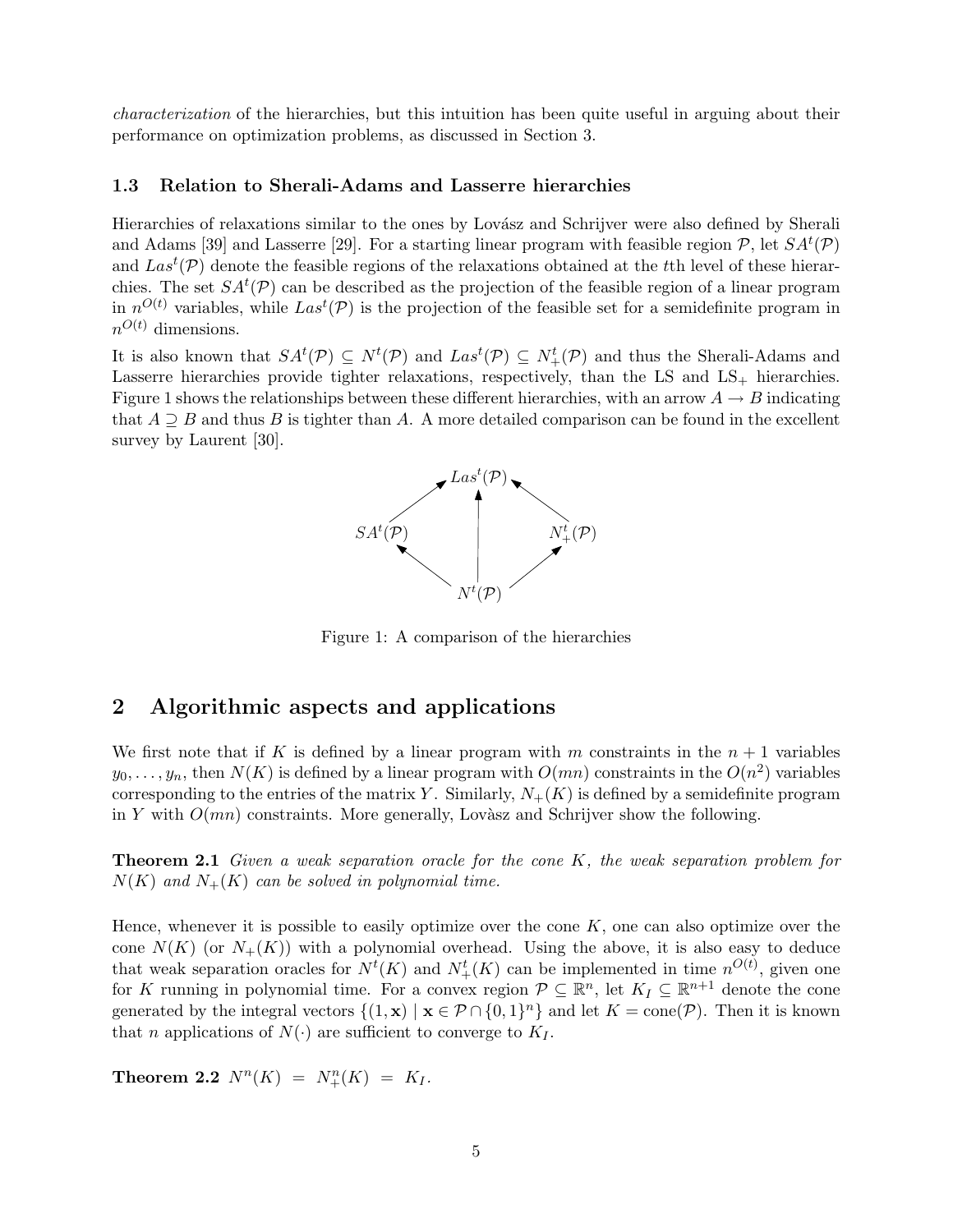However, note that *n* applications take time  $n^{O(n)}$ , which is super-exponential in *n*. For general cones, this bound is known to be tight for both  $N$  and  $N_+$  operators, as was shown by Cook and Dash [15] and also by Goemans and Tunçel [21]. Typically, the interesting question is if for a given problem, optimizing over  $N^t(K)$  or  $N^t_+(K)$  for a small t, can give some non-trivial approximation guarantee.

### 2.1 Application to Independent Set

As an example, we consider the constraints obtained by applying the  $N(\cdot)$  and  $N_+(\cdot)$  operators to the feasible set of the LP relaxation for Maximum Independent Set; which is the problem of finding the largest subset of vertices in a graph not containing an edge (also known as the Maximum Stable Set problem). Let  $G = (V, E)$  be a graph on n vertices. Then the linear programming relaxation for the Maximum Independent Set problem has variables  $x_1, \ldots, x_n \in [0,1]$  and constraints  $x_i + x_j \leq 1$ for all  $(i, j) \in E$ . We denote the feasible region of these constraints as  $IS(G)$ . The objective is to maximize the sum  $\sum_i x_i$ .

The set cone( $IS(G)$ ) is then given by the inequalities  $0 \leq y_i \leq y_0$  for all  $i \in \{1, \ldots, n\}$  and  $y_i + y_j \leq y_0$  for all  $(i, j) \in E$ . We will be interested in the sets given by  $N(IS(G))$  and  $N_+(IS(G))$ . There are also various additional constraints that are satisfied by an integer solution to the independent set problem. Lovász and Schrijver consider the so called "odd-cycle constraints" and "clique constraints" and show that they are implied by one application of  $N(\cdot)$  and  $N_+(\cdot)$  respectively. The former type of constraints say that if  $C$  is a set of vertices forming a cycle of odd length, then  $\sum_{i\in C} x_i \leq (|C|-1)/2$ . The latter require that if B is a set of vertices forming a clique, then  $\sum_{i\in B} x_i \leq 1$ . We give a proof below for the sake of illustration.

**Claim 2.3** For a graph  $G = (V, E)$ , let  $\mathbf{x} = (x_1, \ldots, x_n)$  be a vector in  $IS(G)$ . Then

- 1. If  $\mathbf{x} \in N(IS(G))$ , then for every odd cycle C in G,  $\sum_{i \in C} x_i \leq (|C| 1)/2$ .
- 2. If  $\mathbf{x} \in N_+(IS(G))$ , then for every clique B in G,  $\sum_{i \in B} x_i \leq 1$ .

**Proof:** For this part, it is convenient to think of  $N(IS(G))$  in terms of the rules for deriving new inequalities by a combination of old ones, as given in Claim 1.3. Let  $C = \{i_1, \ldots, i_k\}$  be a cycle of odd length in the graph. Since  $i_1, \ldots, i_{k-1}$  can be covered by  $(k-1)/2$  edges, adding their inequalities we have  $x_{i_1} + \ldots + x_{i_{k-1}} \le (k-1)/2$ . Similarly,  $x_{i_2} + \ldots + x_{i_{k-2}} \le (k-3)/2$ . Using these and Claim 1.3, we get that  $(x_1, \ldots, x_n)$  must satisfy

$$
\left(\sum_{j=1}^{k-1} x_{i_j} - \frac{(k-1)}{2}\right) (1 - x_{i_k}) + \left[ \left(\sum_{j=2}^{k-2} x_{i_j} - \frac{(k-3)}{2}\right) + (x_{i_1} + x_{i_k} - 1) + (x_{i_{k-1}} + x_{i_k} - 1) \right] x_{i_k}
$$
  
- 2(x<sub>i<sub>k</sub></sub><sup>2</sup> - x<sub>i<sub>k</sub></sub>)  $\leq 0$ 

Simplifying the above yields  $\sum_{j=1}^{k} x_{i_j} \leq (k-1)/2$ .

For the second part, it will be more convenient to think of  $\mathbf{x} \in N_{+}(IS(G))$  in terms of the protection matrix Y certifying that  $y = (1, x_1, \ldots, x_n) \in N(\text{cone}(IS(G))),$  as in Definition 1.1. Since the matrix must be positive semidefinite, we consider its Gram decomposition, say given by the vectors  $\mathbf{v}_0, \ldots, \mathbf{v}_n$ . The conditions  $Y_{i,0} = Y_{i,i} = y_i$  imply that  $|\mathbf{v}_0|^2 = 1$  and  $\langle \mathbf{v}_0, \mathbf{v}_i \rangle = |\mathbf{v}_i|^2 = x_i$ .

If  $(i, j)$  is an edge in the graph, then since  $Y_i$  must be in the cone  $IS(G)$ , we get  $Y_{i,i} + Y_{i,j} \leq Y_{i,0}$ and hence  $Y_{i,j} \leq 0$ . However, since a vector in the cone must have non-negative entries, we must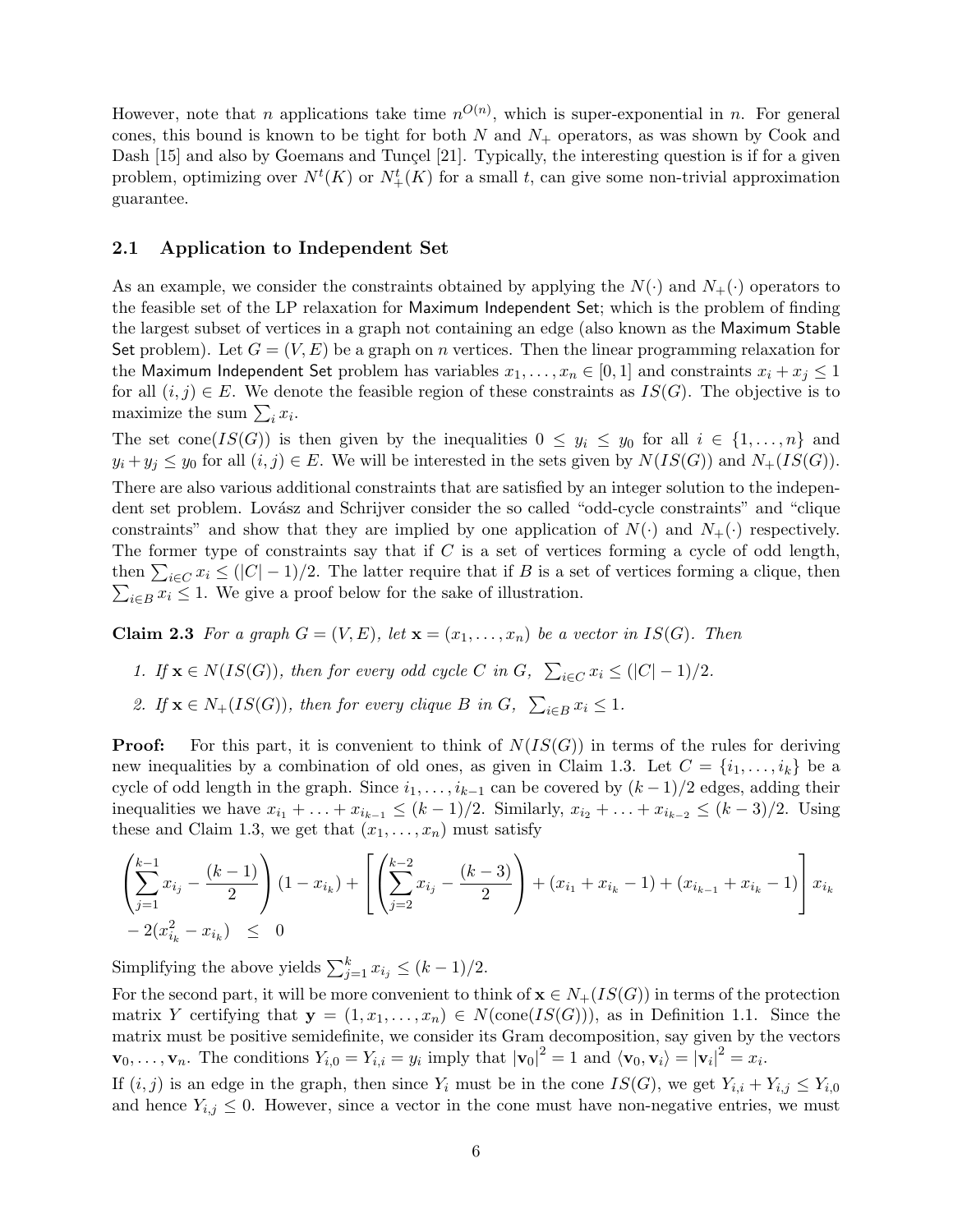have  $Y_{i,j} = \langle \mathbf{v}_i, \mathbf{v}_j \rangle = 0$  for any edge  $(i, j)$ . Thus, all the vectors corresponding to vertices in a clique must be orthogonal. By Pythagoras' theorem,

$$
\sum_{i \in B, |\mathbf{v}_i| > 0} \frac{\langle \mathbf{v}_0, \mathbf{v}_i \rangle^2}{|\mathbf{v}_i|^2} \le |\mathbf{v}_0|^2 \quad \Longrightarrow \quad \sum_{i \in B, x_i > 0} \frac{x_i^2}{x_i} \le 1 \quad \Longrightarrow \quad \sum_{i \in B} x_i \le 1.
$$

П

The graphs for which the clique constraints exactly characterize the convex hull of 0/1 independent sets, are called *perfect* graphs. Hence, the above shows that optimizing over  $N_{+}(IS(G))$ , finds exactly the size of the maximum independent set for a perfect graph G. Similarly  $N(IS(G))$  finds the maximum independent set in graphs for which the odd-cycle constraints characterize the 0/1 independent sets. Such graphs are known as h-perfect.

### 2.2 Deriving the SDP relaxation for Sparsest Cut

Alekhnovich, Arora and Tourlakis [1] sketch how the well known semidefinite programming relaxation for Sparsest Cut by Arora, Rao and Vazirani [5] can be derived by three levels of the  $LS_+$ hierarchy starting from a basic linear program. We give a proof below showing that in fact, one level of the  $LS_+$  hierarchy already derives the relaxation in [5].

Sparsest Cut is the problem of finding a cut  $(S, \overline{S})$  minimizing  $|E(S, \overline{S})|/|S|$ , the ratio of the number of outgoing edges to the size of S. In the discussion below, we instead describe the argument for the  $c$ -Balanced Separator problem, which is known to be closely related to Sparsest Cut (see [32, 31, 5] for details). Instead of asking for the sparsest cut of any size, the c-Balanced Separator problem asks for the sparsest cut with at least cn vertices on each side of the cut. For a graph  $G = (V, E)$  on *n* vertices, the linear program involves  $n + \binom{n}{2}$ <sup>n</sup></sup>/<sub>2</sub>) variables:  $x_i \in [0, 1]$  for each vertex *i*, representing which side of the cut it is, and  $d_{ij} \in [0,1]$  for every pair  $\{i, j\}$  of vertices representing the distance between them (which in an integral solution is 0 if they are on the same side and 1 otherwise).

| minimize                         | $d_{ij}$<br>$(i,j)\in E$        |                   |
|----------------------------------|---------------------------------|-------------------|
| subject to                       | $d_{ij} \leq x_i + x_j$         | $\forall \{i,j\}$ |
|                                  | $d_{ij} \leq (1-x_i) + (1-x_j)$ | $\forall \{i,j\}$ |
|                                  | $d_{ij} \geq x_i - x_j$         | $\forall \{i,j\}$ |
|                                  | $d_{ij} \geq x_j - x_i$         | $\forall \{i,j\}$ |
| $d_{ij} \ge c(1-c)n^2$<br>$\sum$ |                                 |                   |
| $\{i,j\} \in \binom{V}{2}$       |                                 |                   |
| $x_i, d_{ij} \in [0,1]$          |                                 |                   |

Figure 2: LP relaxation for Balanced Separator

The constraint  $\sum d_{ij} \ge c(1-c)n^2$  imposes the condition (on integer solutions) that the number of vertices on each side of the cut is at least  $cn$ . Note that the above program is quite weak (in fact its integrality gap, as defined in Section 3 is infinite). This can be seen by using the solution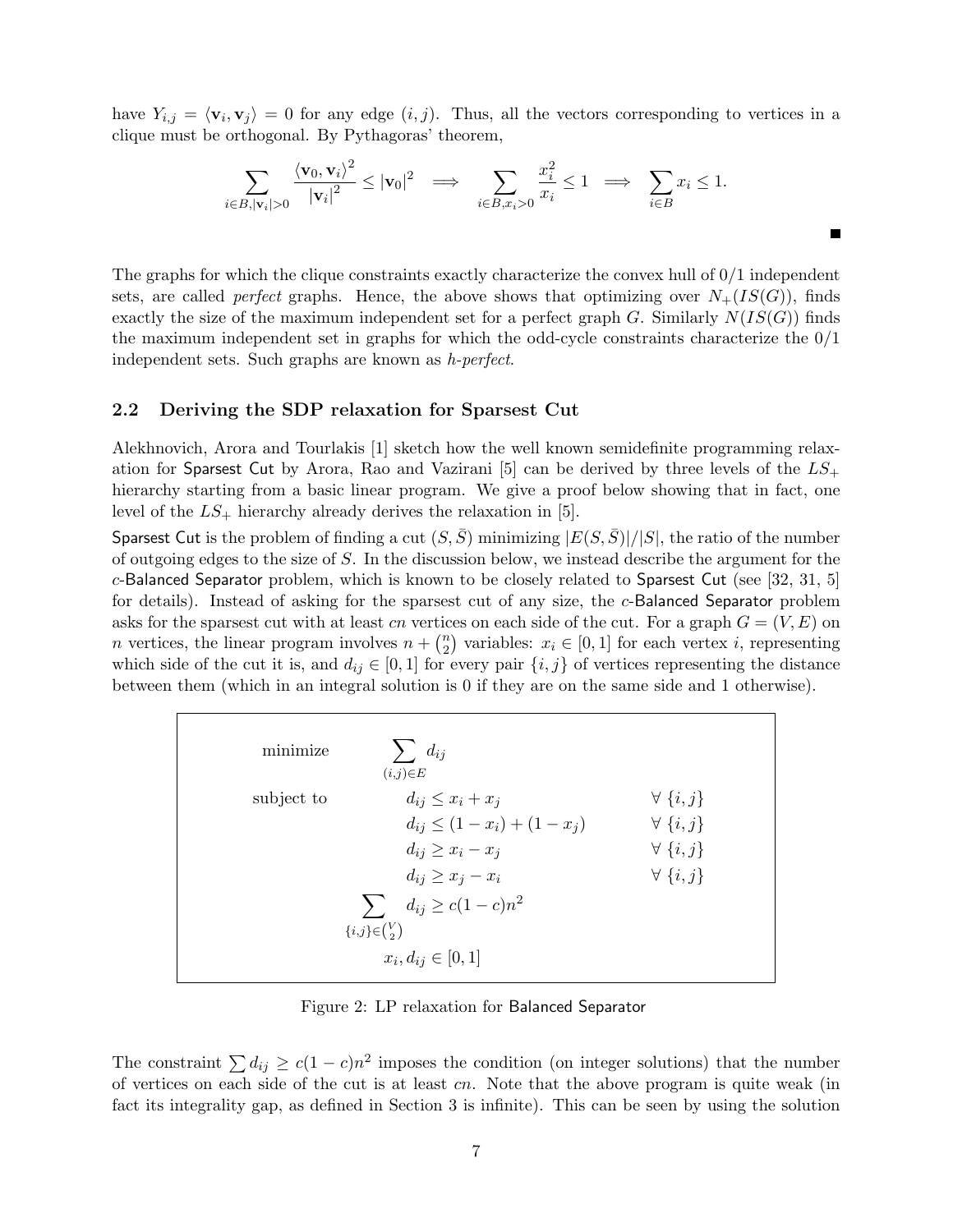$x_i = 1/2$  for all i and  $d_{ij} = 0$  when  $(i, j) \in E$  and  $d_{ij} = 1$  otherwise. This is a feasible solution with objective value 0 for any graph in which  $|E| \leq {n \choose 2}$  $\binom{n}{2} - c(1-c)n^2$ , while the integer optimum may be arbitrarily large. Adding the inequality  $d_{ij} + d_{jk} \geq d_{ik}$  for every triple  $i, j, k$  makes it at least as strong as the linear program used by Leighton and Rao [32, 31] which was shown to achieve an  $O(\log n)$  approximation. However, even without this added inequality, one application of the  $N_+$ operator derives the relaxation in [5] which achieves an  $O(\sqrt{\log n})$  approximation.

Arora, Rao and Vazirani [5] use a semidefinite program with  $n \times n$  semidefinite matrix Y whose Gram decomposition is given by the vectors  $\mathbf{v}_1, \ldots, \mathbf{v}_n$ . A solution to their program would be a feasible solution to the above LP if we take  $x_i = |\mathbf{v}_i|^2$  and  $d_{ij} = |\mathbf{v}_i - \mathbf{v}_j|^2$ . They also impose the additional inequality that  $|\mathbf{v}_i - \mathbf{v}_j|^2 + |\mathbf{v}_j - \mathbf{v}_k|^2 \geq |\mathbf{v}_i - \mathbf{v}_k|^2$ . We argue below that this inequality is derived by one application of  $N_{+}$ .

**Claim 2.4** Let  $(1, x, d) \in N_+$  (cone  $(BS(G))$ ) and let Y be its protection matrix with the Gram  $decomposition\left\{\textbf{v}_0, \{\textbf{v}_i\}_{i \in V}, \{\textbf{v}_{ij}\}_{\{i,j\} \in {V \choose 2}}\right\}$  $\big\}$ . Then the vectors  $\mathbf{v}_1, \ldots, \mathbf{v}_n$  satisfy for all  $i, j, k$ 

$$
d_{ij} = |\mathbf{v}_i - \mathbf{v}_j|^2 \qquad and \qquad |\mathbf{v}_i - \mathbf{v}_j|^2 + |\mathbf{v}_j - \mathbf{v}_k|^2 \ge |\mathbf{v}_i - \mathbf{v}_k|^2
$$

**Proof:** If  $x_1, \ldots, x_n$  were indeed an integer solution, we would have  $d_{ij} = (x_i - x_j)^2$ , which is 1, when exactly one of  $x_i, x_j$  is 1. To derive this for an integer solution, we use  $d_{ij} \leq (1-x_i) + (1-x_j)$ and  $d_{ij} \leq x_i + x_j$  to get  $d_{ij}x_j \leq (2 - x_i - x_j)x_j$  and  $d_{ij}(1 - x_j) \leq (x_i + x_j)(1 - x_j)$ . Adding these two, and using  $x_i^2 = x_i$  and  $x_j^2 = x_j$  gives  $d_{ij} \leq (x_i - x_j)^2$ . Similarly, starting with the inequalities  $d_{ij} \geq x_i - x_j$  and  $d_{ij} \geq x_j - x_i$ , we can get  $d_{ij} \geq (x_i - x_j)^2$ .

The proof essentially simulates the "linearized" version of this reasoning, replacing a quadratic term  $x_ix_j$  by the entry  $Y_{i,j}$  of the matrix. We also use  $Y_{i,jk}$  to refer to the entry of the matrix corresponding to variables  $x_i$  and  $d_{jk}$ . Since  $Y_j \in \text{cone}(BS(G))$  and  $Y_0 - Y_j \in \text{cone}(BS(G))$ , we get

$$
Y_{j,ij} \le 2Y_{j,0} - Y_{j,i} - Y_{j,j}
$$
 and  $Y_{0,ij} - Y_{j,ij} \le (Y_{0,i} - Y_{j,i}) + (Y_{0,j} - Y_{j,j}).$ 

Again, adding the two and using  $Y_{i,i} = Y_{0,i}$  and  $Y_{j,j} = Y_{0,j}$  gives

$$
d_{ij} = Y_{0,ij} \leq Y_{i,i} + Y_{j,j} - 2Y_{i,j} = |\mathbf{v}_i - \mathbf{v}_j|^2.
$$

The proof of the inequality in the other direction is similar.

For the second part, we again note for an integer solution,  $d_{ij} = (x_i - x_j)^2 = x_i(1-x_j) + x_j(1-x_i)$ . Hence, it would suffice to prove  $x_j[(1-x_i)+(1-x_k)]+(1-x_j)[x_i+x_k] \geq d_{ik}$ . However, this follows by using  $x_j [(1-x_i) + (1-x_k) - d_{ik}] \ge 0$  and  $(1-x_j)[x_i + x_k - d_{ik}] \ge 0$ . For the matrix version, we again use  $Y_j, Y_0 - Y_j \in \text{cone}(BS(G))$  to get

$$
2Y_{j,0} - Y_{j,i} - Y_{j,k} \ge Y_{j,ik} \quad \text{and} \quad (Y_{0,i} - Y_{j,i}) + (Y_{0,k} - Y_{j,k}) \ge (Y_{0,ik} - Y_{j,ik}).
$$

Adding the two and replacing every entry  $Y_{i,j}$  by  $\langle \mathbf{v}_i, \mathbf{v}_j \rangle$  gives  $|\mathbf{v}_i - \mathbf{v}_j|^2 + |\mathbf{v}_j - \mathbf{v}_k|^2 \ge |\mathbf{v}_i - \mathbf{v}_k|^2$ .

### 2.3 Finding dense subgraphs in a graph

Both the above arguments start with a polytope  $P$  and only consider  $N(P)$  and  $N_+(P)$ . Tighter relaxations which are still efficient, can be obtained by considering  $N^t(\mathcal{P})$  and  $N^t_+(\mathcal{P})$ , where  $t = O(1)$  or even when  $t = \omega(1)$  is a slowly growing function of n. However, not many arguments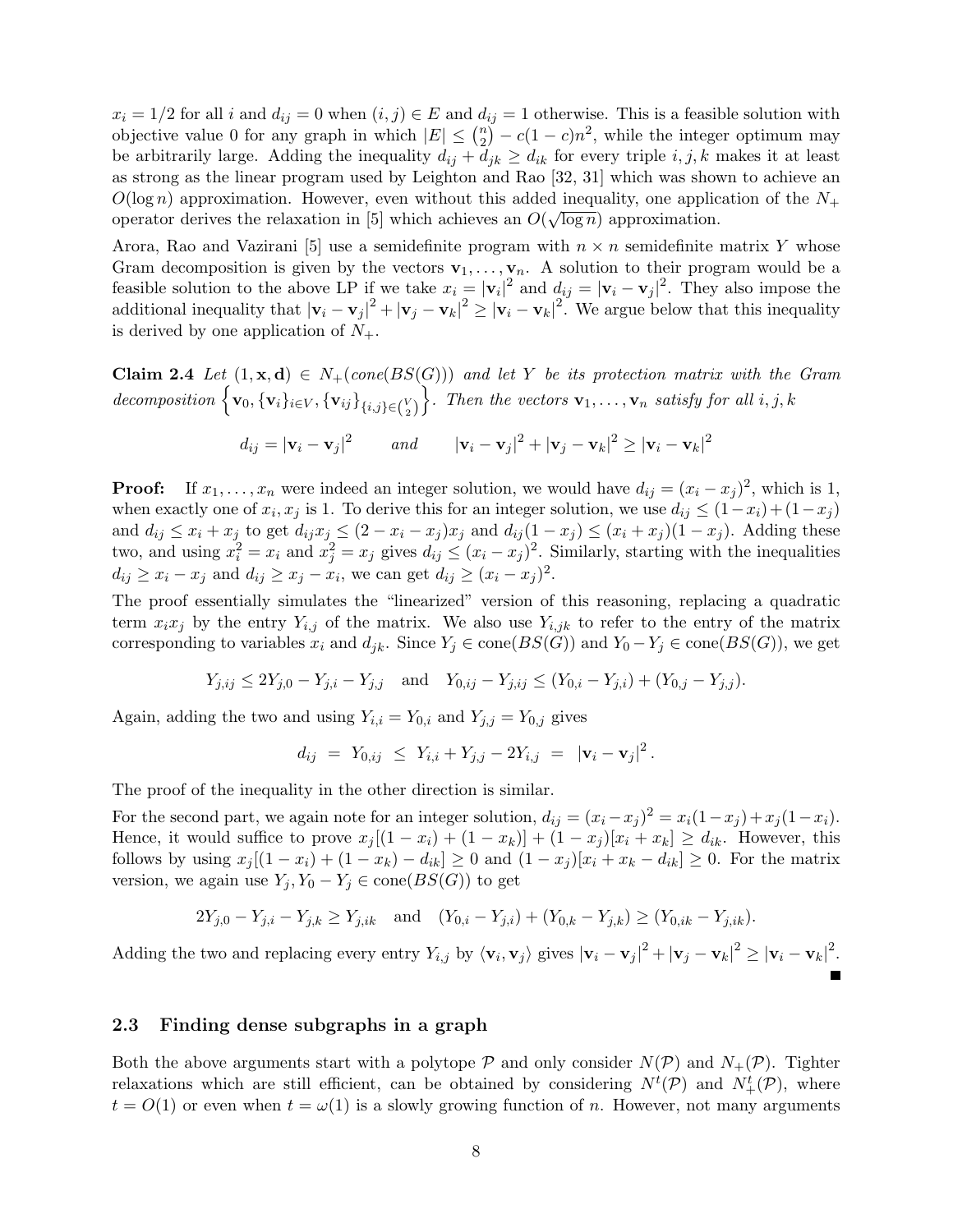are known which use these, as the sets  $N^t(\mathcal{P})$  or  $N^t_+(\mathcal{P})$  are often difficult to understand for large t.

Very recently, an application for the Densest k-Subgraph problem was obtained by Bhaskara et al. [8]. Given a graph G and a size parameter k, the problem requires finding a subgraph of k vertices in  $G$ , with the maximum number of edges. The previously best known approximation factor for this problem was  $O(n^{0.3159})$  (see [17], [22]). The authors achieve an approximation factor of  $O(n^{1/4+\epsilon})$ using  $N^{O(1/\epsilon)}(\cdot)$ .

Starting with a basic linear program, they strengthen it to a linear program implied by  $O(1/\epsilon)$ applications of  $N(\cdot)$ . The strengthening uses intuition of the solution as a distribution over dense subgraphs. The constraints require that when one conditions  $O(1/\epsilon)$  vertices to be in the subgraph, they all must have large expected degree according to the conditional distribution. The full algorithm, however, is significantly more involved and uses various other combinatorial arguments in addition to the LP.

### 3 Hardness results for optimization problems

As discussed in the algorithmic applications, for hard optimization problems, one is often interested in how well the relaxation obtained by  $N^t(\mathcal{P})$  approximates the value of the integer program. For a maximization problem, if FRAC denotes the value of a relaxation, and OPT denotes the combinatorial optimum for the optimization problem (i.e. the maximum objective value for an integer solution), then we define the *integrality gap* of the relaxation as the *supremum* of the ratio FRAC/OPT over all instances of the problem. For a minimization problem, we take it to be the inverse ratio. When the integrality gap varies with the size of the problem, we take the supremum over all instances of size  $n$  and express it as a function of  $n$ . Note that according to our definition, the integrality gap is always larger than 1, and the closer it is to 1, the better the performance of the convex relaxation.

From the perspective of complexity theory, one can view the hierarchies of programs defined by the  $N$  and  $N_{+}$  operators as restricted models of computation, with the number of applications of these operators as a resource. This also corresponds naturally to time of computation in this model as optimizing over  $N^t(\mathcal{P})$  takes time  $n^{O(t)}$ . One is then interested in the tradeoff between the level of the relaxation in the hierarchy (denoted by  $t$ ) and the integrality gap of the relaxation. A lower bound in this computational model corresponds to showing that the integrality gap remains large even for the relaxations obtained at very high levels of the hierarchy.

### 3.1 Integrality gaps for Vertex Cover

Minimum Vertex Cover, the problem of finding the smallest subset of vertices in a graph such that every edge is incident to some vertex in the subset, is perhaps the most studied problem with regard to integrality gaps in the Lovász-Schrijver hierarchy. The study of integrality gaps in this model was initiated by the works of Arora, Bollobás, Lovász and Tourlakis  $[3, 4]$ . They showed that the integrality gap remains at least  $2-\epsilon$  even after  $\Omega(\log n)$  levels of the hierarchy. Since the integrality gap can be easily shown to be at most 2 even for the starting linear relaxation, this showed that even using time  $n^{O(\log n)}$  in this model yields no significant improvement. The results were later improved to 3/2 for  $\Omega(\log^2 n)$  levels by Tourlakis [40] and to an optimal lower bound of  $2 - \epsilon$  for  $\Omega(n)$  levels by Schoenebeck, Trevisan and Tulsiani [38]. Note that the last result even rules out exponential time algorithms (note that  $\Omega(n/\log n)$  levels would correspond to  $2^{\Omega(n)}$  time) in this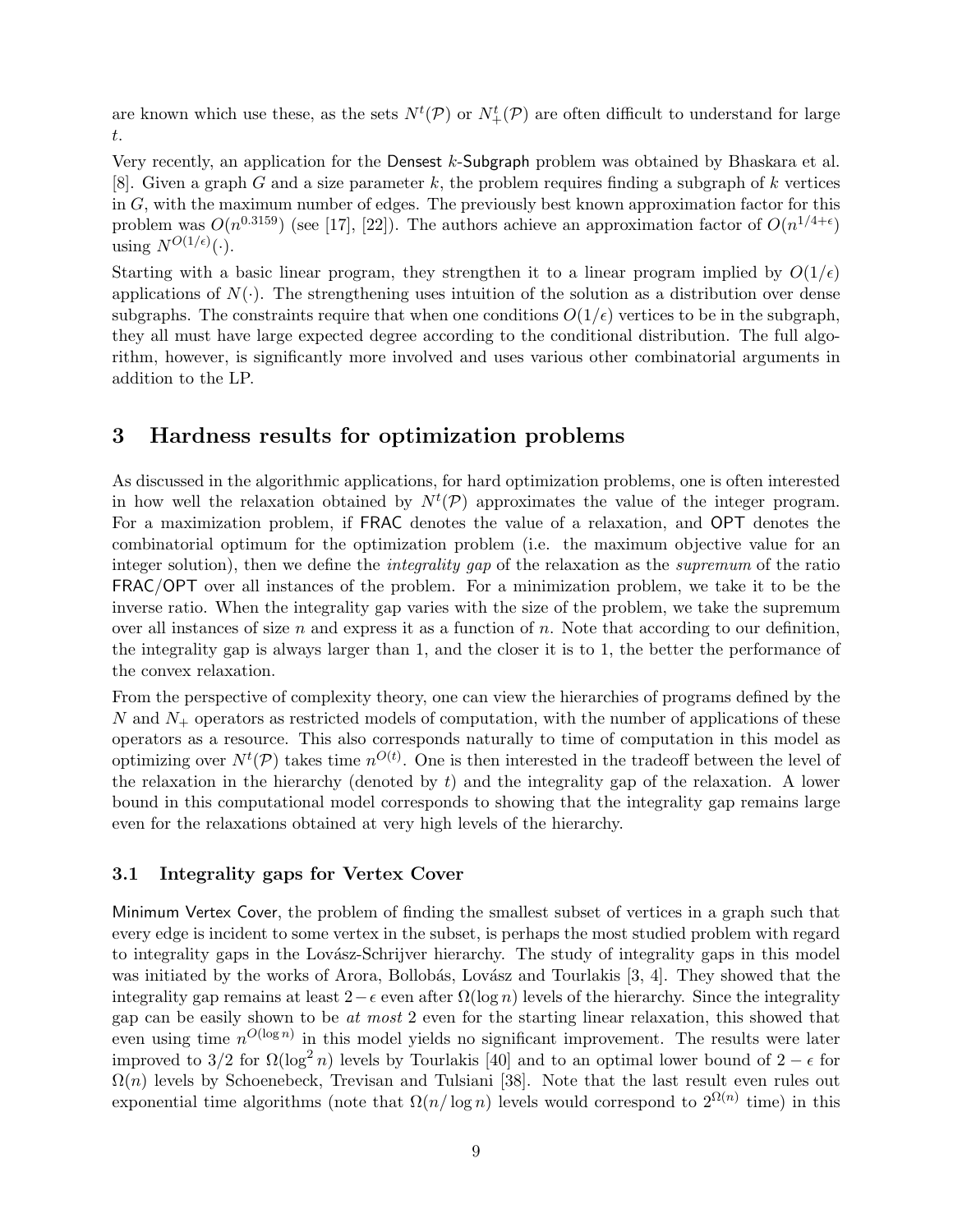model.

These results work implicitly or explicitly with the "locally conditioned distributions" interpretation discussed in Section 1.2. One considers sparse random graphs which have no cycles of size less than  $\Omega(\log n)$  so that any subgraph with  $O(\log n)$  vertices is a tree. One then starts with a solution which has fractional value  $1/2 + \epsilon$  on every vertex. The move of the adversary then corresponds to selecting a vertex where the solution has a fractional value, and fixing it to 1 or 0 i.e. conditioning it to be in or out of the vertex cover. As long as the adversary conditions on  $O(\log n)$  vertices, the set of conditioned vertices form a tree, restricted to which there is an actual distribution of vertex covers with marginal values  $1/2 + \epsilon$ . Hence, one can use this to produce the required conditional distribution. We remark that this is just an intuition for the proof in [4]. The actual proof proceeds by looking at the duals of the linear programs obtained by the LS hierarchy and involves significantly more work. The result in [38] for  $\Omega(n)$  levels uses an explicit version of the above intuitive argument together with a more careful use of the sparsity of these graphs.

Integrality gaps for the semidefinite version of this hierarchy have been somewhat harder to prove. It was shown by Goemans and Kleinberg [26] that the integrality gap for the relaxation obtained by one application of  $N_{+}$  (which is equivalent to the  $\vartheta$ -function of Lovász) is at least  $2 - \epsilon$ . The result was strengthened by Charikar [10], who showed that the same gap holds even when the relaxation is augmented with "triangle inequalities" discussed in Section 2.2. The gap was extended to  $\Omega(\sqrt{\log n/\log \log n})$  levels of the LS<sub>+</sub> hierarchy by Georgiou et al. [20]. Interestingly, all the these results for  $LS_+$  were proven for the same family of graphs, inspired by a paper of Frankl and Rödl [19]. It is an interesting problem to construct an alternate family which is also an integrality gap instance, or to extend the above results to even  $\Omega(\log n)$  levels.

Somewhat incomparable to the above results, integrality gaps of factors  $7/6$  for  $\Omega(n)$  levels and 1.36 for  $n^{\Omega(1)}$  levels of the semidefinite hierarchy were obtained by Schoenebeck et al. [37] and Tulsiani [41]. These results also differ from the ones discussed above in that they do not directly exhibit a family of integrality gap instances for vertex cover. Instead, they start with an integrality gap instance for a constraint satisfaction problem, and proceed by using a reduction from the constraint satisfaction problem to vertex cover.

### 3.2 Results for Constraint Satisfaction Problems

For constraint satisfaction problems with 3 or more variables in each constraint, strong integrality gaps have been shown for the Lovász-Schrijver semidefinite (and hence also the linear) hierarchy. For these problems one studies how well convex relaxations approximate the maximum number of constraints that can be satisfied by any assignment to the variables.

Optimal integrality gaps of a factor  $2^{k}/(2^{k}-1)$  for MAX k – SAT with  $k \geq 5$  and  $\Omega(n)$  levels were shown by Buresh-Oppenheim et al. [9]. These were later extended to the important remaining case of MAX 3 − SAT by Alekhnovich et al. [1], who also proved strong lower bounds for approximating Minimum Vertex Cover in hypergraphs.  $\Omega(n)$  level integrality gaps for other constraint satisfaction problems also follow from the corresponding results in the Lasserre hierarchy by Schoenebeck [36] and Tulsiani [41]. All these results crucially rely on the ideas of expansion from proof complexity, explained in Section 4.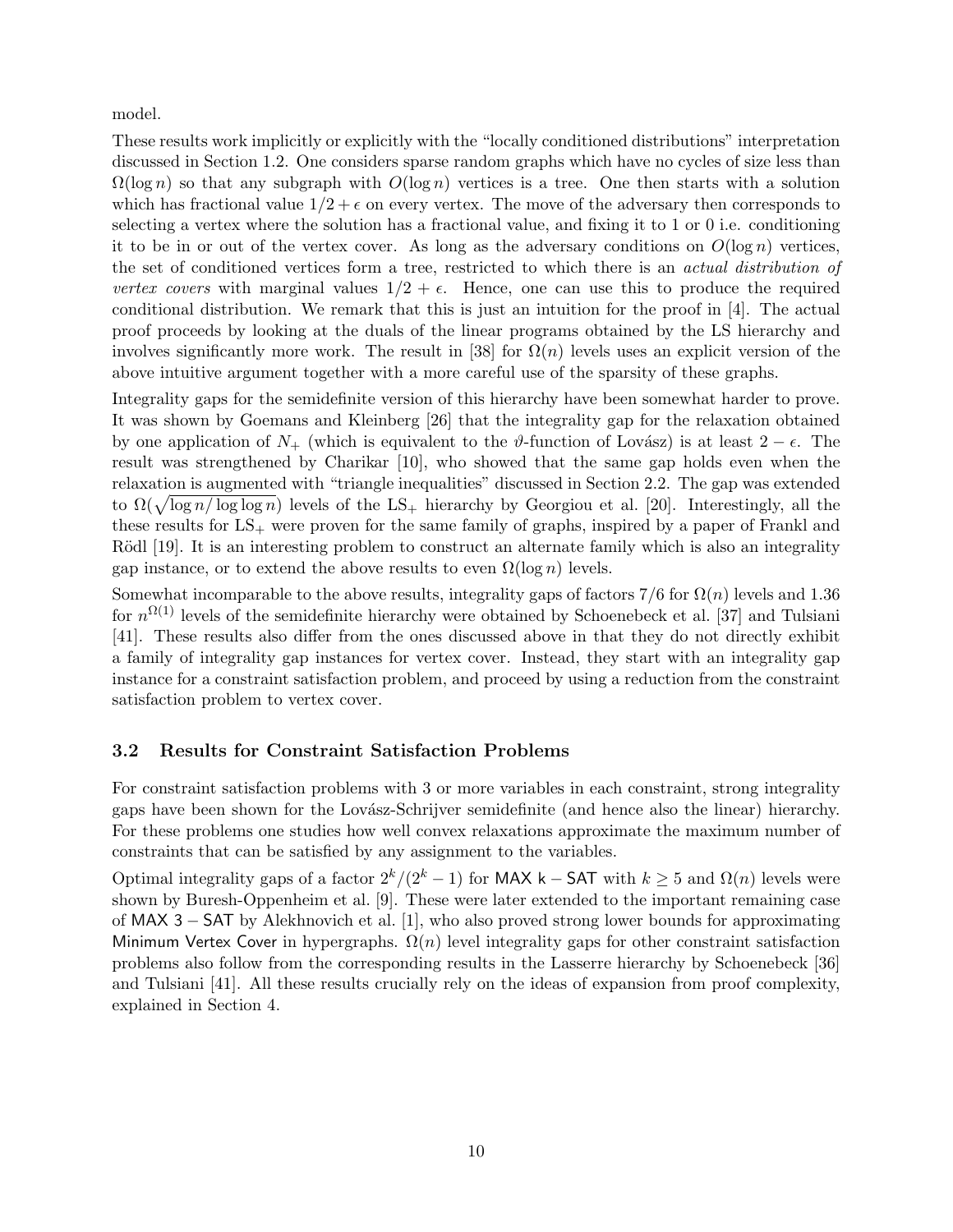### 3.3 Results for other problems

The performance of the LS hierarchy for the Traveling Salesman Problem was considered by Cook and Dash [15] and by Cheung [11]. A basic LP relaxation for the problem with n cities involves  $n(n-1)/2$  variables and is due to Dantzig, Fulkerson and Johnson. This relaxation is known to have integrality gap at least 4/3. Cook and Dash showed that exactly characterizing the integer optimum requires at least  $\lceil n/8 \rceil$  levels of the LS<sub>+</sub> hierarchy. They also exhibited an inequality valid for the integer solutions, such that any  $LS_+$ -derivation of it requires to use at least  $2^{n/8}/n^4$ intermediate inequalities. Cheung showed that that the integrality gap of the relaxation remains at least 4/3 after any constant number of levels in the LS hierarchy.

Feige and Krauthgamer [18] studied how well the programs in the Lovász-Schrijver hierarchy do in determining the size of the largest clique in random graphs. Let  $G_{n,1/2}$  denote the probabilistic model for generating a random graph by picking each pair of vertices to be an edge independently with probability  $1/2$ . They were motivated by the the problem of distinguishing a random graph in  $G_{n,1/2}$  from one in which a clique of size  $k \left( \approx \sqrt{n} \right)$  has been planted, which has been suggested as the basis of a cryptographic scheme [25, 28].

They showed that the value of the relaxation for Maximum Clique obtained by  $N_{+}^{t}$  is almost surely between  $\sqrt{n/(2 + \epsilon)^{t+1}}$  and  $4\sqrt{n/(2 - \epsilon)^{t+1}}$  for any  $\epsilon \in (0, 2)$  and  $t = o(\log n)$ . Hence, their result shows that one can use  $N^t_+(\cdot)$  to find planted cliques of size greater than  $4\sqrt{n/(2-\epsilon)^t}$ , but not much smaller than that.

Also, it is well known (see for example [2]) that the size of the largest clique in a random graph generated according to  $G_{n,1/2}$  is almost surely equal to  $(2+o(1)) \log_2 n$ . It was shown by Lovász and Schrijver [33] that if largest clique in G has size  $\omega(G)$ , then the value of the relaxation obtained by  $t = \omega(G)$  levels of the LS<sub>+</sub> hierarchy is exactly  $\omega(G)$ . Hence, while the relaxation obtained by  $(2+o(1))$  log n levels of the hierarchy almost surely is tight, any relaxation obtained by  $t = o(\log n)$ levels has a large integrality gap.

# 4 Proof Complexity

Proof complexity studies the efficiency with which the proof of a given proposition can be derived by a proof system. As discussed earlier, the Lovász-Schrijver hierarchies can be viewed as a proof system, where one starts with a given set of inequalities defining a convex region and derives new ones using the rules in Claim 1.3. This proof system is known to be at least as powerful as the well known Resolution proof system [14].

Consider a formula  $\varphi$  in conjunctive normal form (CNF), the feasibility of which can be phrased as an integer program in n variables. If  $P$  is the feasible polytope for an LP relaxation of this program, and if  $\varphi$  is unsatisfiable, then we must have  $\mathcal{P} \cap \{0,1\}^n = \emptyset$ . Hence, t applications of  $N(\cdot)$ will prove that  $\varphi$  is unsatisfiable, if  $N^t(\mathcal{P}) = \emptyset$ . The smallest t for which  $N^t(\mathcal{P})$  (or  $N^t_+(\mathcal{P}) = \emptyset$ ) is known as the N-rank (resp.  $N_{+}$ -rank) of  $\varphi$ . For proving a lower bound on proof complexity, one is then interested in exhibiting a family of formulas with large (typically  $\Omega(n)$ ) rank.

The techniques developed for proving lower bounds in proof complexity have been also useful in reasoning about general constraint satisfaction problems, and in proving hardness of approximating various optimization problems (using convex relaxations), as discussed in Section 3.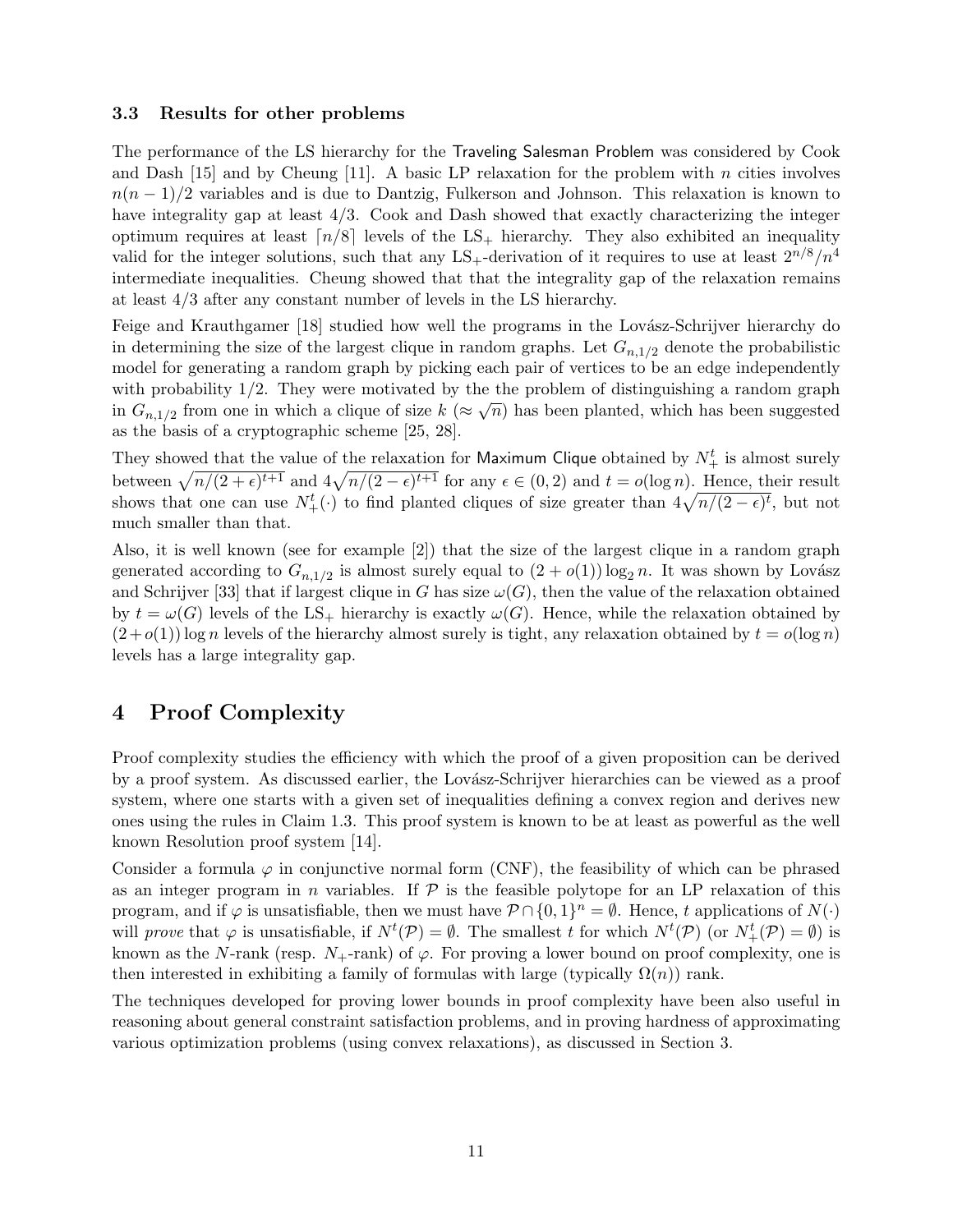### 4.1 Expansion and rank lower bounds for formulas

An important technique for proving lower bounds in proof complexity has been the use of *expansion* in formulas. It was used for proving that if  $\varphi$  is an unsatisfiable 3-CNF formula in *n* variables, with each set of s clauses (for say  $s \leq n/1000$ ) involves at least (say)  $3s/2$  variables, then any proof of the unsatisfiability of  $\varphi$  in the resolution proof system, must have exponential size (see [7], [6]).

Rank lower bounds for LS-proof systems were first proved by Grigoriev et al. [24]. Buresh-Oppenheim et al. [9] were the first to use expansion arguments in the context of Lovász-Schrijver proof systems. They also proved lower bounds for various optimization problems which were later extended by Alekhnovich et al. [1]. Both these papers phrase their arguments in terms of the prover-adversary game discussed in Section 1.1.

In their argument, they start with a vector with a fractional value for each variable and prove that the vector is in  $N^t_+(\mathcal{P})$  for  $t = \Omega(n)$ . A move of the adversary in their setting amounts to fixing one of the fractional variables to 1 or 0 (i.e. true or false) and the prover is supposed to provide a fractional assignment consistent with the fixing which is still in the polytope of feasible solutions. They then obtain the set O by fixing *additional* variables such that the desired fractional vector is a convex combination of the assignments in  $O$ . The additional variables are fixed to maintain the invariant that if one considers the formula restricted only to the variables which have not been fixed to 0 or 1, then the formula is still expanding (in the sense that a set of s clauses will contain at least  $3s/2$  unfixed variables). Expansion essentially means even when  $O(n)$  variables are fixed, most clauses still have a large number of unfixed variables, whose value can be modified suitably to satisfy the constraints of the convex program.

### 4.2 Lower bounds on size of proofs

A finer measure than the rank of a proof that  $\varphi$  is unsatisfiable, is the size of the proof. For the Lovász-Schrijver proof system, where one proves unsatisfiability by progressively deriving new inequalities until one gets an obvious contradiction like  $0 = 1$ , the size may be thought of as the number of inequalities one needs to derive before one can obtain a contradiction. A lower bound of t on the rank implies that one will need to use at least  $n^{\Omega(t)}$  inequalities, if one uses all the *inequalities describing*  $N^t(\mathcal{P})$ . On the other hand, a size lower bound of  $n^{\Omega(t)}$  would rule out any *way* of using  $n^{O(t)}$  inequalities to prove unsatisfiability. We remark that a more accurate definition would involve the sum of the sizes of the coefficients in all the inequalities used. However, the lower bounds described here also hold for the definition involving number of inequalities.

Dash [16] provided exponential size lower bounds for version of the Lovász-Schrijver proof systems, which uses an operator weaker than the  $N$  and  $N_+$  operators. For "cutting-plane" proof systems based on the cut procedures of Gomory and Chvàtal [23, 12], exponential lower bounds on the size of proofs were proved by Pudlák [35]. Kojevnikov and Itsykson [27] later proved exponential lower bounds for "tree-like" proofs in the Lovász-Schrijver proof system, using expansion-based arguments. One says that a given proof is tree-like when each derived inequality is used in at most once for another derivation i.e. the derived inequalities form a tree, where the parent is derived using the children.

Pitassi and Segerlind [34] later derived a general tradeoff between the rank and size of tree-like proofs in the LS and  $LS_+$  proof systems. They proved that if such a proof has size S and rank t, then one must have  $t = \Omega(\sqrt{n \log S})$ . Using a rank lower bound of  $t = \Omega(n)$ , this implies a lower bound of  $2^{\Omega(n)}$  on S. However, they also showed that this tradeoff did not hold for general (non-tree like) proofs in these proof systems.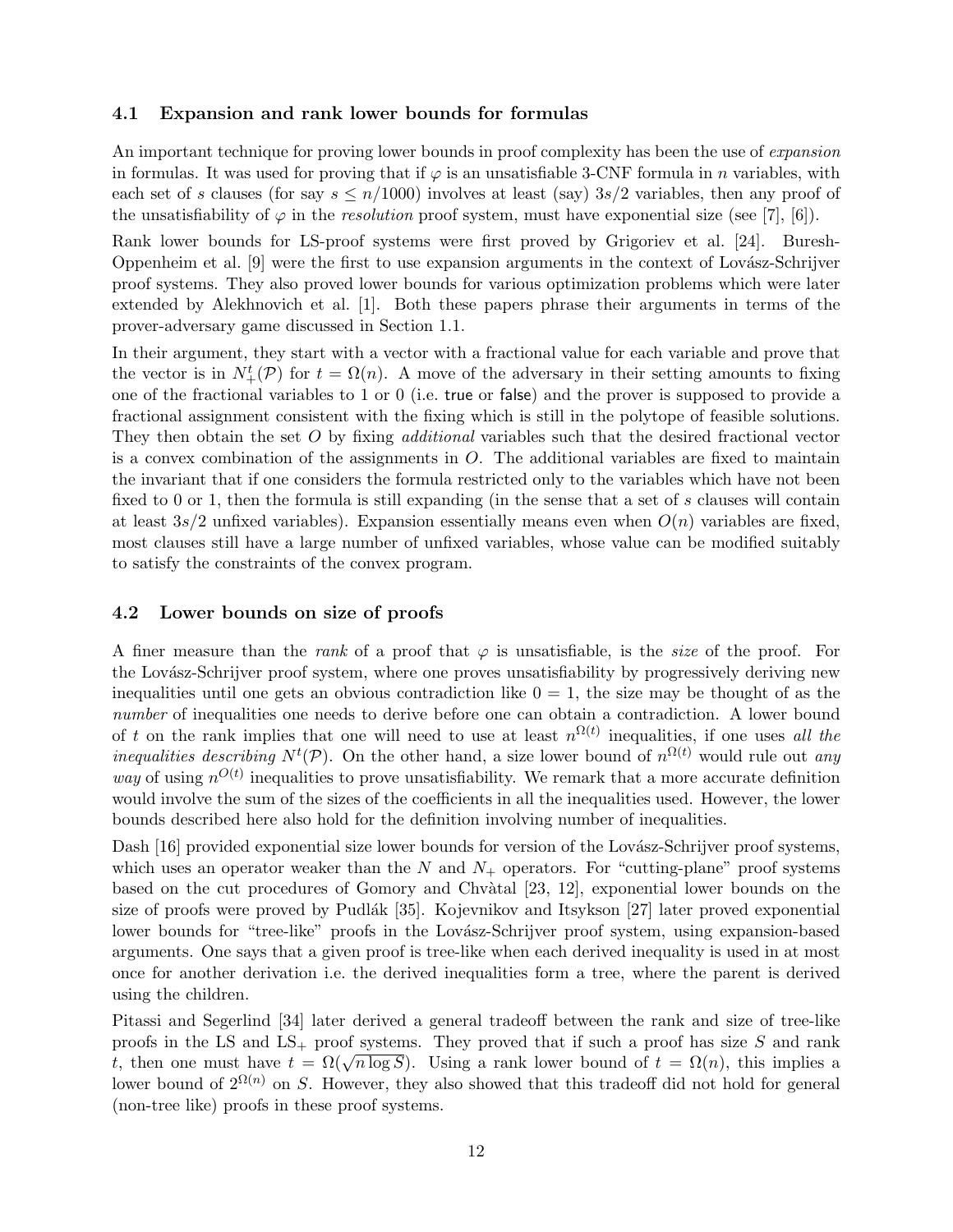Size lower bounds for general proofs in the LS and  $LS_{+}$  can now be derived via an indirect route, by combining the the results of Pitassi and Segerlind with those of Schoenebeck [36]. Although the tradeoff of Pitassi and Segerlind did not work for general proofs in the LS-proof system, they showed (extending an argument of [13]) that it *does* hold for general proofs in the proof systems corresponding to the Sherali-Adams and Lasserre hierarchies. This means that an  $\Omega(n)$  lower bound on the rank of Lasserre proofs would imply an exponential lower bound on the size in the Lasserre proof system; and hence also on the size of *general* proofs in the LS and  $LS_{+}$  proofs systems (each  $LS$  and  $LS_{+}$  proof can be simulated by a Lasserre proof of the same size). Such rank lower bounds for Lasserre proofs were provided by Schoenebeck [36], thus also proving the required size bounds.

# 5 Conclusion

The hierarchies of Lovász and Schrijver are an interesting computational model, and can be seen to capture many known approximation algorithms within the first few levels. Perhaps the most interesting problem about these is finding algorithmic applications of programs at the higher levels of these hierarchies. For problems such as Sparsest Cut and Approximate Graph Coloring, the known lower bounds are far from tight, and it is an intriguing possibility that programs at higher levels can provide a better approximation guarantee for these problems.

In the context of lower bounds, it still remains to settle the integrality gap for the much investigated Minimum Vertex Cover problem in the  $LS_+$  hierarchy. Also, it is interesting to investigate the integrality gaps for other optimization problems such as Sparsest Cut and Unique Games.

# Acknowledgements

I thank Sanjeev Arora and Pavel Hrubes for helpful comments and references. I also thank the anonymous referees for suggesting various corrections and improvements to the previous version of this manuscript, and for pointing out that the LP relaxation in figure 2 has infinite integrality gap.

# References

- [1] Michael Alekhnovich, Sanjeev Arora, and Iannis Tourlakis. Towards strong nonapproximability results in the Lovasz-Schrijver hierarchy. In Proceedings of the 37th ACM Symposium on Theory of Computing, pages 294–303, Baltimore, MD, USA, 2005.
- [2] Noga Alon and Joel Spencer. The Probabilistic Method. Wiley-Interscience Series, 2008.
- [3] Sanjeev Arora, Béla Bollobás, and László Lovász. Proving integrality gaps without knowing the linear program. In Proceedings of the 43rd IEEE Symposium on Foundations of Computer Science, pages 313–322, Vancouver, BC, Canada, 2002.
- [4] Sanjeev Arora, B´ela Bollob´as, L´aszl´o Lov´asz, and Iannis Tourlakis. Proving integrality gaps without knowing the linear program. Theory of Computing,  $2(2)$ :19–51, 2006.
- [5] Sanjeev Arora, Satish Rao, and Umesh Vazirani. Expander flows and a  $\sqrt{\log n}$ -approximation to sparsest cut. In Proceedings of the 36th ACM Symposium on Theory of Computing, Chicago, IL, USA, 2004.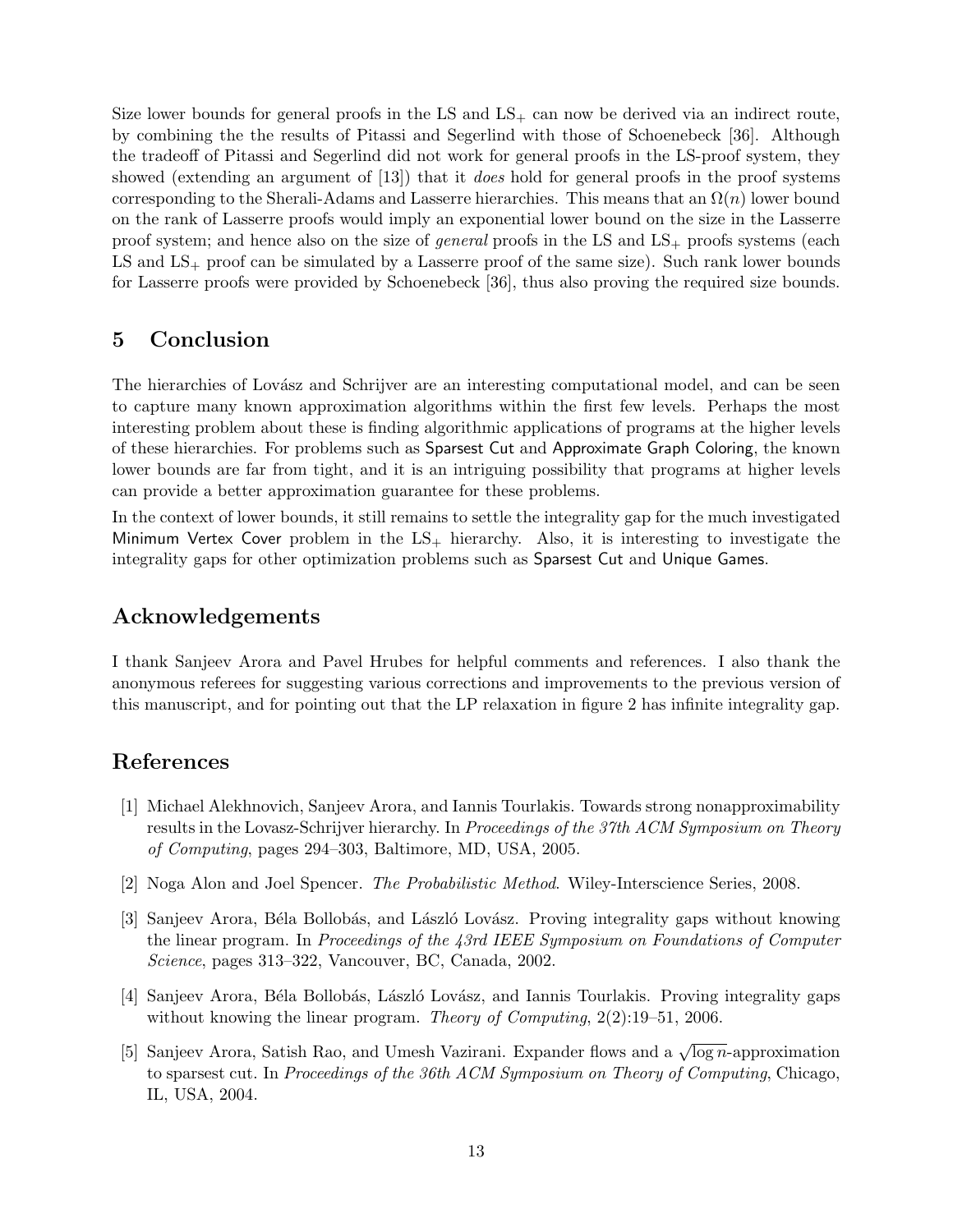- [6] Eli Ben-Sasson. Expansion in Proof Complexity. PhD thesis, Hebrew University, 2001.
- [7] Eli Ben-Sasson and Avi Wigderson. Short proofs are narrow: Resolution made simple. Journal of the ACM, 48(2), 2001.
- [8] Aditya Bhaskara, Moses Charikar, Eden Chlamtac, Uriel Feige, and Aravindan Vijayaraghavan. Detecting high log-densities – an  $O(n^{1/4})$  approximation for Densest k-Subgraph. In Proceedings of the 42nd ACM Symposium on Theory of Computing, Cambridge, MA, USA, 2010.
- [9] Josh Buresh-Oppenheim, Nicola Galesi, Shlomo Hoory, Avner Magen, and Toniann Pitassi. Rank bounds and integrality gaps for cutting planes procedures. In Proceedings of the 44th IEEE Symposium on Foundations of Computer Science, pages 318–327, Cambridge, MA, USA, 2003.
- [10] Moses Charikar. On semidefinite programming relaxations for graph coloring and vertex cover. In Proceedings of the 13th ACM-SIAM Symposium on Discrete Algorithms, pages 616–620, San Francisco, CA, USA, 2002.
- [11] Kevin K. H. Cheung. On Lov´asz-Schrijver lift-and-project procedures on the Dantzig-Fulkerson-Johnson relaxation of the TSP. SIAM J. on Optimization, 16(2):380–399, 2005.
- [12] V Chvàtal. Edmonds polytopes and a hierarchy of combinatorial problems. Discrete Mathematics, (4), 1973.
- [13] Matthew Clegg, Jeff Edmonds, and Russell Impagliazzo. Using the Groebner basis algorithm to find proofs of unsatisfiability. In Proceedings of the 28th ACM Symposium on Theory of Computing, pages 174–183, Philadelphia, Pennsylvania, USA, 1996.
- [14] W. Cook, C. R. Coullard, and G. Turán. On the complexity of cutting-plane proofs. Discrete Appl. Math., 18(1):25–38, 1987.
- [15] William Cook and Sanjeeb Dash. On the matrix-cut rank of polyhedra. Math. Oper. Res, 26(1):19–30, 2001.
- [16] Sanjeeb Dash. An exponential lower bound on the length of some classes of branch-and-cut proofs. In IPCO, pages 145–160, 2002.
- [17] Uriel Feige, Guy Kortsarz, and David Peleg. The dense k-subgraph problem. Algorithmica, 29(3):410–421, 2001.
- [18] Uriel Feige and Robert Krauthgamer. The probable value of the Lovász–Schrijver relaxations for maximum independent set. SIAM J. Comput., 32(2):345–370, 2003.
- [19] Peter Frankl and Vojtech Rodl. Forbidden intersections. Transactions of the American Mathematical Society, 300(1):259–286, 1987.
- [20] Konstantinos Georgiou, Avner Magen, Toniann Pitassi, and Iannis Tourlakis. Integrality gaps of 2 -  $o(1)$  for vertex cover SDPs in the Lovász-Schrijver hierarchy. In Proceedings of the 48th IEEE Symposium on Foundations of Computer Science, pages 702–712, Providence, RI, USA, 2007.
- [21] Michel X. Goemans and Levent Tunçel. When does the positive semidefiniteness constraint help in lifting procedures? *Math. Oper. Res.*, 26(4):796–815, 2001.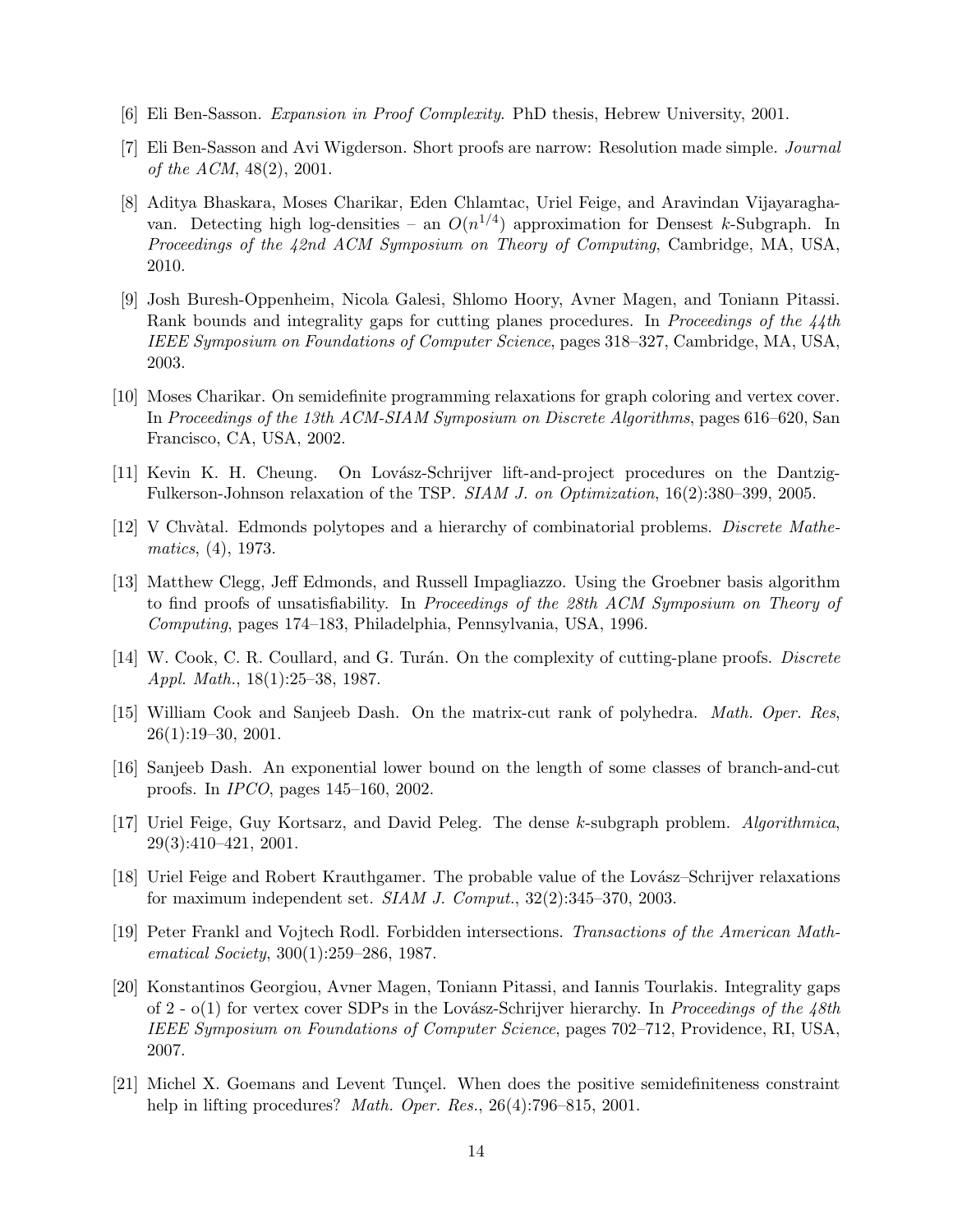- [22] Doron Goldstein and Michael Langberg. The dense k subgraph problem. 2009. arXiv:math/0912.5327.
- [23] R E Gomory. Outline of an algorithm for integer solutions to linear programs. Bull. Amer. Math. Soc, (64), 1958.
- [24] Dima Grigoriev, Edward A. Hirsch, and Dmitrii V. Pasechnik. Complexity of semi-algebraic proofs. In STACS, pages 419–430, 2002.
- [25] Mark Jerrum. Large cliques elude the metropolis process. Random Struct. Algorithms, 3(4):347–360, 1992.
- [26] Jon M. Kleinberg and Michel X. Goemans. The Lovász Theta function and a semidefinite programming relaxation of vertex cover. SIAM Journal on Discrete Mathematics, 11:196–204, 1998.
- [27] Arist Kojevnikov and Dmitry Itsykson. Lower bounds of static Lovász-Schrijver calculus proofs for tseitin tautologies. In ICALP (1), pages 323–334, Venice, Italy, 2006.
- [28] Luděk Kučera. Expected complexity of graph partitioning problems. Discrete Appl. Math., 57(2-3):193–212, 1995.
- [29] Jean B. Lasserre. An explicit exact SDP relaxation for nonlinear 0-1 programs. In Proceedings of the 8th Conference on Integer Programming and Combinatorial Optimization, pages 293– 303, London, UK, 2001. Springer-Verlag.
- [30] M. Laurent. A comparison of the Sherali-Adams, Lovász-Schrijver and Lasserre relaxations for 0-1 programming. Mathematics of Operations Research, 28:470–496, 2003.
- [31] Frank T. Leighton and Satish Rao. Multicommodity max-flow min-cut theorems and their use in designing approximation algorithms. Journal of the ACM, 46:787–832, 1999.
- [32] F.T. Leighton and S. Rao. An approximate max-flow min-cut theorem for uniform multicommodity flow problems with applications to approximation algorithms. In *Proceedings of the* 29th IEEE Symposium on Foundations of Computer Science, pages 422–431, White Plains, NY, USA, 1988.
- [33] L. Lovász and A. Schrijver. Cones of matrices and set-functions and 0-1 optimization. SIAM J. on Optimization, 1(12):166–190, 1991.
- [34] Toniann Pitassi and Nathan Segerlind. Exponential lower bounds and integrality gaps for tree-like Lovász-Schrijver procedures. In Proceedings of the 20th ACM-SIAM Symposium on Discrete Algorithms, pages 355–364, New York, NY, USA, 2009.
- [35] Pavel Pudlák. Lower bounds for resolution and cutting plane proofs and monotone computations. J. Symb. Log.,  $62(3):981-998$ , 1997.
- [36] Grant Schoenebeck. Linear level Lasserre lower bounds for certain k-csps. In Proceedings of the 49th IEEE Symposium on Foundations of Computer Science, Philadelphia, Pennsylvania, USA, 2008.
- [37] Grant Schoenebeck, Luca Trevisan, and Madhur Tulsiani. A linear round lower bound for Lovász-Schrijver SDP relaxations of vertex cover. In Proceedings of the 22nd IEEE Conference on Computational Complexity, San Diego, CA, USA, 2007.